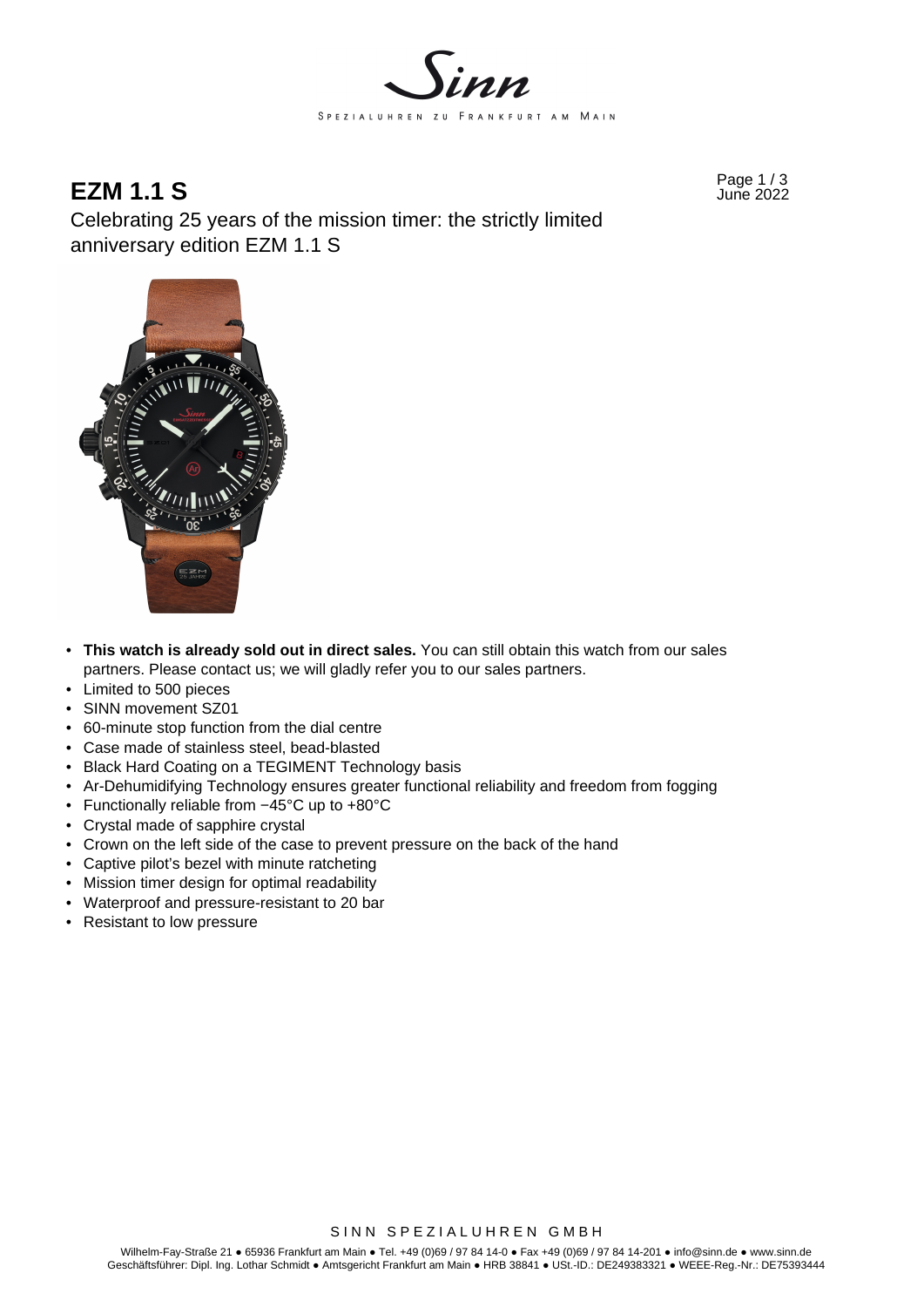

Page 2 / 3 June 2022

Always ready for use: our mission timers have now been part of our range for 25 years and like the EZM 1.1 S, they are always ready for action. This mission timer has everything it takes to stand its ground even under the most adverse conditions. We have equipped it with the technology necessary for the most demanding of missions: such as Ar-Dehumidifying Technology for greater functional reliability and freedom from fogging and Temperature Resistance Technology for reliable function in temperatures of –45°C to +80°C. The bead-blasted surface of the stainless-steel case has also been hardened using TEGIMENT Technology, which forms the basis for the Black Hard Coating. This gives the chronograph a highquality, modern and professional feel. This combination is the most durable form of black coating that is feasible according to the latest advancements in technology.

#### **Stop function from the dial centre for optimal readability**

To complete its core mission of unhindered and accurate time measurement, the EZM 1.1 S must have taker qualities and be able to function with instrument-like precision. The top priority is the need for outstanding readability at a glance – a prerequisite in time-critical situations – and even under the most adverse conditions. The EZM 1.1 S therefore features the perfect SINN chronograph movement: the SZ01. Based on the triedand-tested Concepto C99001, the SZ01 is designed in such a way that the watch has a jump 60-minute stop hand from the dial centre. This enables stop times to be recorded more easily, quickly and accurately. Firstly, 60 rather than 30 minutes are counted in one sweep of the hand. Secondly, the minute stop scale covers the entire diameter of the dial.

#### **Field-proof down to the last detail**

Another useful instrument for recording cumulative time, besides the chronograph function, is the captive countdown pilot's bezel with minute ratcheting, which can be rotated on both sides. Its captive design makes it virtually impossible for it to become detached from the case. In the interest of readability and timekeeping, all markings on the dial not relevant to the mission are muted in red. We have also carefully positioned the crown and push-piece on the left side of the case to prevent pressure on the back of the hand and keep the watch from getting caught, even in time-critical situations. All of this makes the EZM 1.1 S field-proof down to the last detail.

#### **Special anniversary edition**

Created for optimal readability, the design of the EZM 1.1 S stands on the shoulders of tried-and-tested models. This chronograph is actually a special limited edition (500 pieces) to mark the 25th anniversary of our mission timers. It all started in 1997 with the now legendary EZM 1 - a chronograph that set benchmarks in terms of functionality and clarity. Unsurprisingly really, considering it was designed for professional users who have to rely implicitly on their watch because the success of the mission and sometimes even human lives depend on it. Professional users such as the German Central Customs Support Group, ZUZ (Zentrale Unterstützungsgruppe Zoll), a special unit assigned to the German Customs Investigation Bureau – much like a special police commando unit.

#### **Form follows function**

This founding watch created the design DNA for all subsequent mission timers: the design should be based exclusively on its intended function. i.e. form follows function. Whether pilots, divers, firefighters, emergency doctors, rescue workers, special units of the German police force such as the GSG 9 and Germany's commando frogman force KSM (Kommando Spezialkräfte der Marine), each mission timer is designed precisely according to this principle, based on individual requirements. The key is in working with the experts – in other words, with those who actually use the watches. Especially since the conditions in which our mission timers have to prove themselves are as varied as they are challenging: including wetness, magnetism, extreme heat and cold, major changes in temperature, vibrations, impact and knocks as well as aggressive liquids such as salt water or disinfectant. And often, everything at once. Basically, our mission timers have to withstand a great deal – especially when the going gets tough.

#### **Focus on the key essentials**

Since each mission timer is equipped with the relevant functions for the operation's specific requirements, no two are the same. Yet they are united by one common principle of construction and design: focus on the key essentials in terms of outstanding readability and rapid time recording. Incidentally, these are virtues that also please watch lovers who do not necessarily have to cope with life-threatening missions in their everyday lives. People who appreciate the fact that a watch like the EZM 1.1 S is an accurate, reliable and extremely robust timepiece.